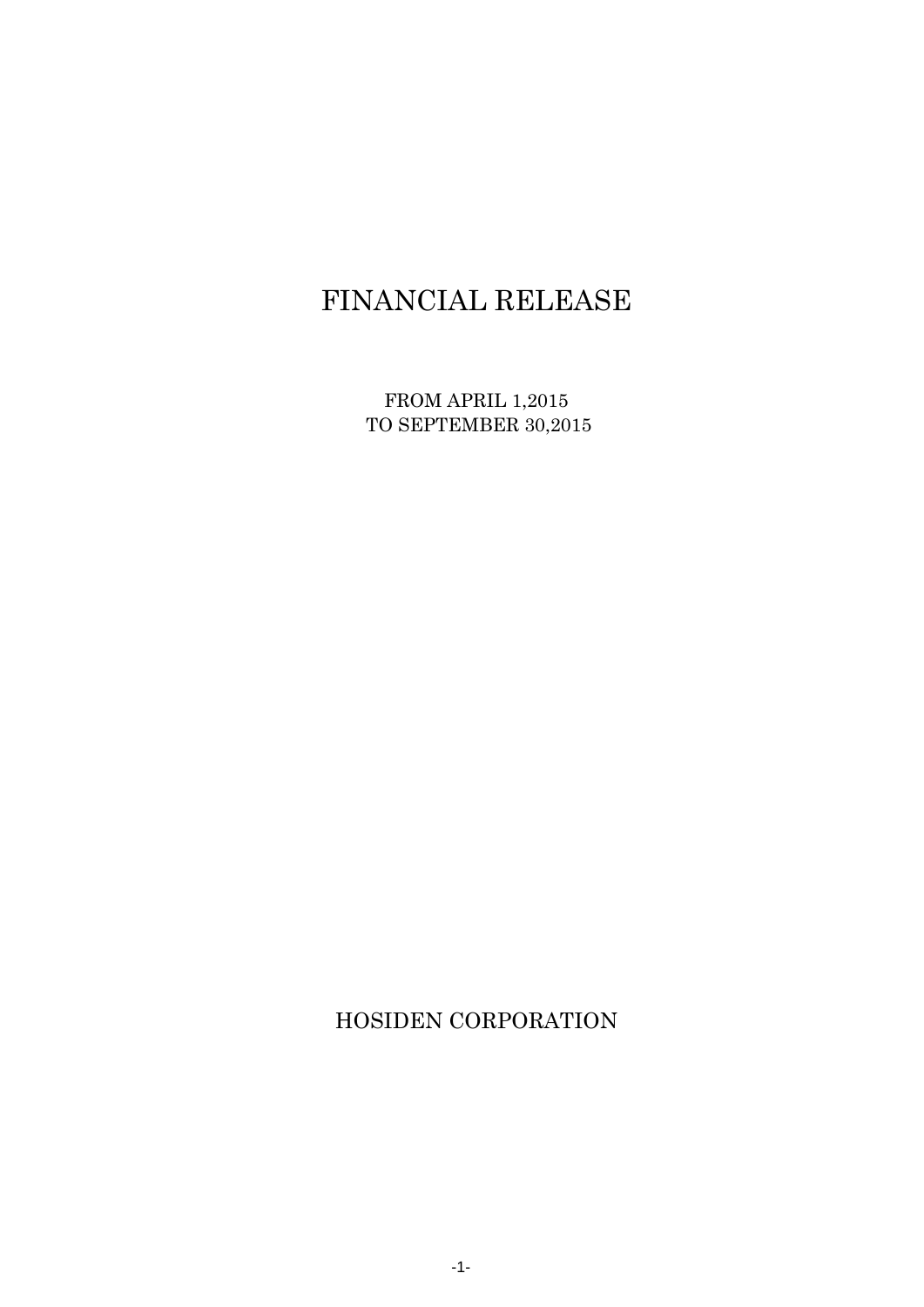1. Consolidated Results For The Six Months Ended September.30,2015

| (1)Consolidated Operating Resultss(Six months ended Sep.30, 2015) |                 |        |                                  |                          |                               |     | Percentages indicate year · on · year changes |                          |
|-------------------------------------------------------------------|-----------------|--------|----------------------------------|--------------------------|-------------------------------|-----|-----------------------------------------------|--------------------------|
|                                                                   | Net Sales       |        | Operating Income                 |                          | Ordinary Income               |     | Profit attributable to<br>owners of parent    |                          |
|                                                                   | Millions of yen |        | $\mathfrak{g}_6$ Millions of yen |                          | $\frac{1}{2}$ Millions of yen | 0/2 | Millions of yen                               | $\frac{0}{0}$            |
| Six months ended Sep.30,2015                                      | 77,468          | 36.3   | (1, 422)                         | $\overline{\phantom{a}}$ | (1, 419)                      |     | (4, 711)                                      | $\overline{\phantom{0}}$ |
| Six months ended Sep.30,2014                                      | 56.832          | (38.8) | (2.762)                          | $\overline{\phantom{a}}$ | (1.312)                       |     | (1, 437)                                      |                          |

#### (1)Consolidated Operating Resultss(Six months ended Sep.30 ,2015)

|                              | Net Income | Diluted Net      |
|------------------------------|------------|------------------|
|                              | Per Share  | Income Per Share |
|                              | Yen        | Yen              |
| Six months ended Sep.30,2015 | (76.28)    |                  |
| Six months ended Sep.30,2014 | (21.74)    |                  |

(2)Consolidated Financial Position(As of Sep.30,2015 and as of March.31,2015)

|                     | Total Assets<br>Net Assets |                 | Shareholders' Equity Ratio |
|---------------------|----------------------------|-----------------|----------------------------|
|                     | Millions of yen            | Millions of yen | $\frac{0}{0}$              |
| As of Sep. 30, 2015 | 123,476                    | 82,640          | 66.9                       |
| As of Mar. 31, 2015 | 128,517                    | 89,918          | 70.0                       |

2.Dividends(Year ended March.31,2015 and the year ending March.31,2016)

|                 | Dividends per Share(Yen) |             |             |          |        |  |
|-----------------|--------------------------|-------------|-------------|----------|--------|--|
|                 | 1st quarter              | 2nd quarter | 3rd quarter | Year-end | Annual |  |
|                 | Yen                      | Yen.        | Yen         | Yen      | Yen    |  |
| 2015            |                          | 5.00        |             | 5.00     | 10.00  |  |
| 2016            |                          | 5.00        |             |          |        |  |
| 2016(Projected) |                          |             |             | 5.00     | 10.00  |  |

3.Consolidated Forecasts for the year ending March.31,2016

Percentages indicate year - on - year changes

|                           | Net Sales       |               | Operating Income |     |                 |               |                 |               |         |  |  |  | Ordinary Income |  | Profit attributable to<br>owners of parent |  | Net Income Per Share |
|---------------------------|-----------------|---------------|------------------|-----|-----------------|---------------|-----------------|---------------|---------|--|--|--|-----------------|--|--------------------------------------------|--|----------------------|
|                           | Millions of ven | $\frac{0}{0}$ | Millions of ven  | 0/2 | Millions of ven | $\frac{0}{6}$ | Millions of ven | $\frac{0}{0}$ | Yen.    |  |  |  |                 |  |                                            |  |                      |
| Year ending March.31,2016 | 144.000         | (2.9)         | (2.000)          |     | (0.900)         |               | (5,400)         |               | (87.64) |  |  |  |                 |  |                                            |  |                      |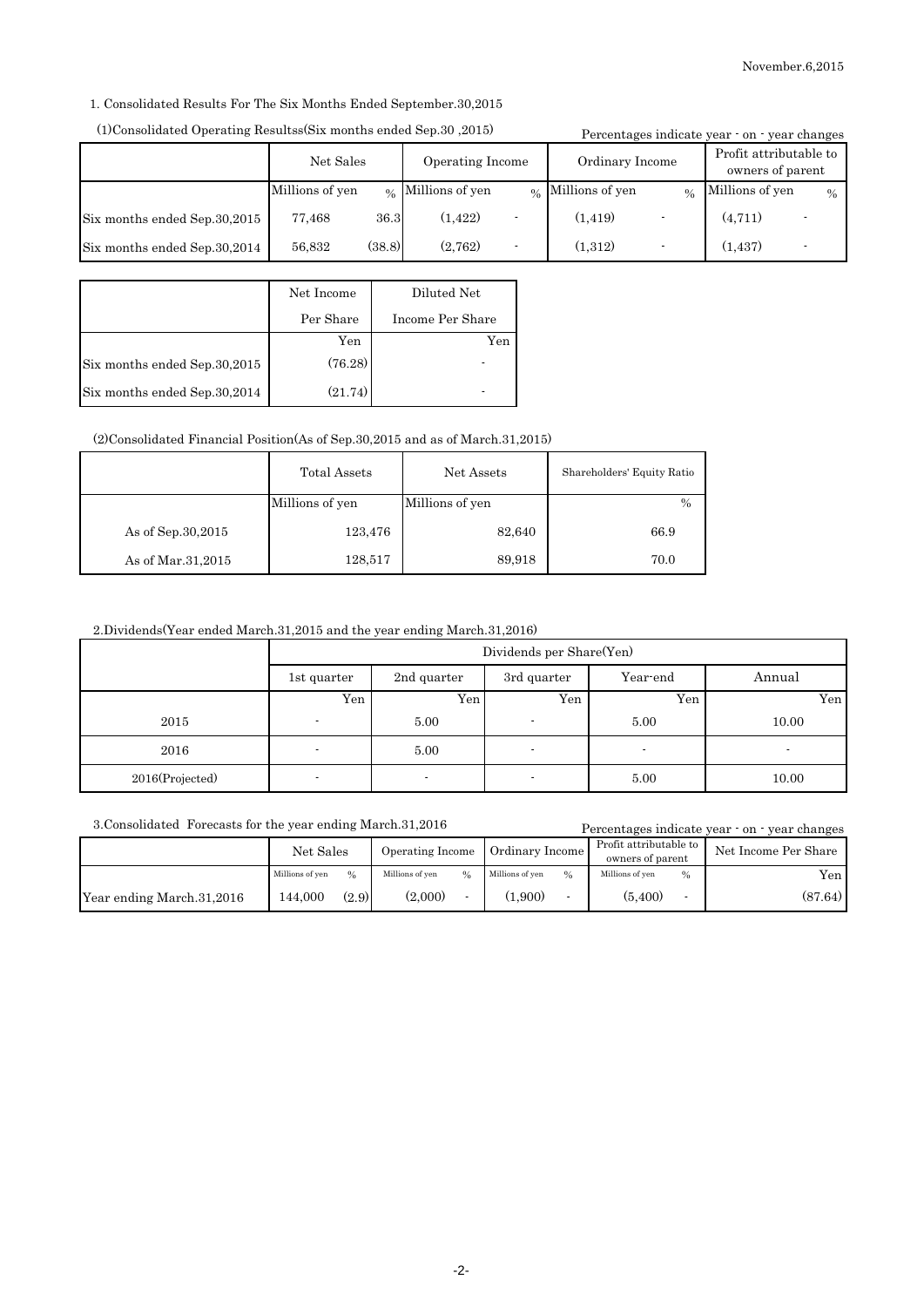## CONSOLIDATED BALANCE SHEET

Yen (millions)

| <b>ASSETS</b>                                     |                     |                   |
|---------------------------------------------------|---------------------|-------------------|
| <b>ACCOUNT ITEMS</b>                              | As of March.31,2015 | As of Sep.30,2015 |
| <b>Current Assets</b>                             |                     |                   |
| 1. Cash and Deposits                              | 34,641              | 31,676            |
| 2. Notes Receivable and Accounts Receivable-Trade | 24,953              | 25,761            |
| 3. Short-Term Investment Securities               | 21,500              | 19,501            |
| 4. Inventories                                    | 22,061              | 23,766            |
| 5. Other Current Assets                           | 5,748               | 5,669             |
| 6. Allowance for Doubtful Receivables             | (47)                | (43)              |
| <b>Total of Current Assets</b>                    | 108,860             | 106,333           |
| <b>Fixed Assets</b>                               |                     |                   |
| Property, Plant and Equipment                     | 13,524              | 12,185            |
| Intangible Assets                                 | 405                 | 236               |
| Investments and Other Assets                      |                     |                   |
| 1. Investment Securities                          | 4,411               | 3,880             |
| 2. Other Investments                              | 1,657               | 1,181             |
| Allowance for Doubtful Receivables                | (341)               | (341)             |
| Total of Investments and Other Assets             | 5,727               | 4,721             |
| <b>Total of Fixed Assets</b>                      | 19,657              | 17,143            |
| <b>Total Assets</b>                               | 128,517             | 123,476           |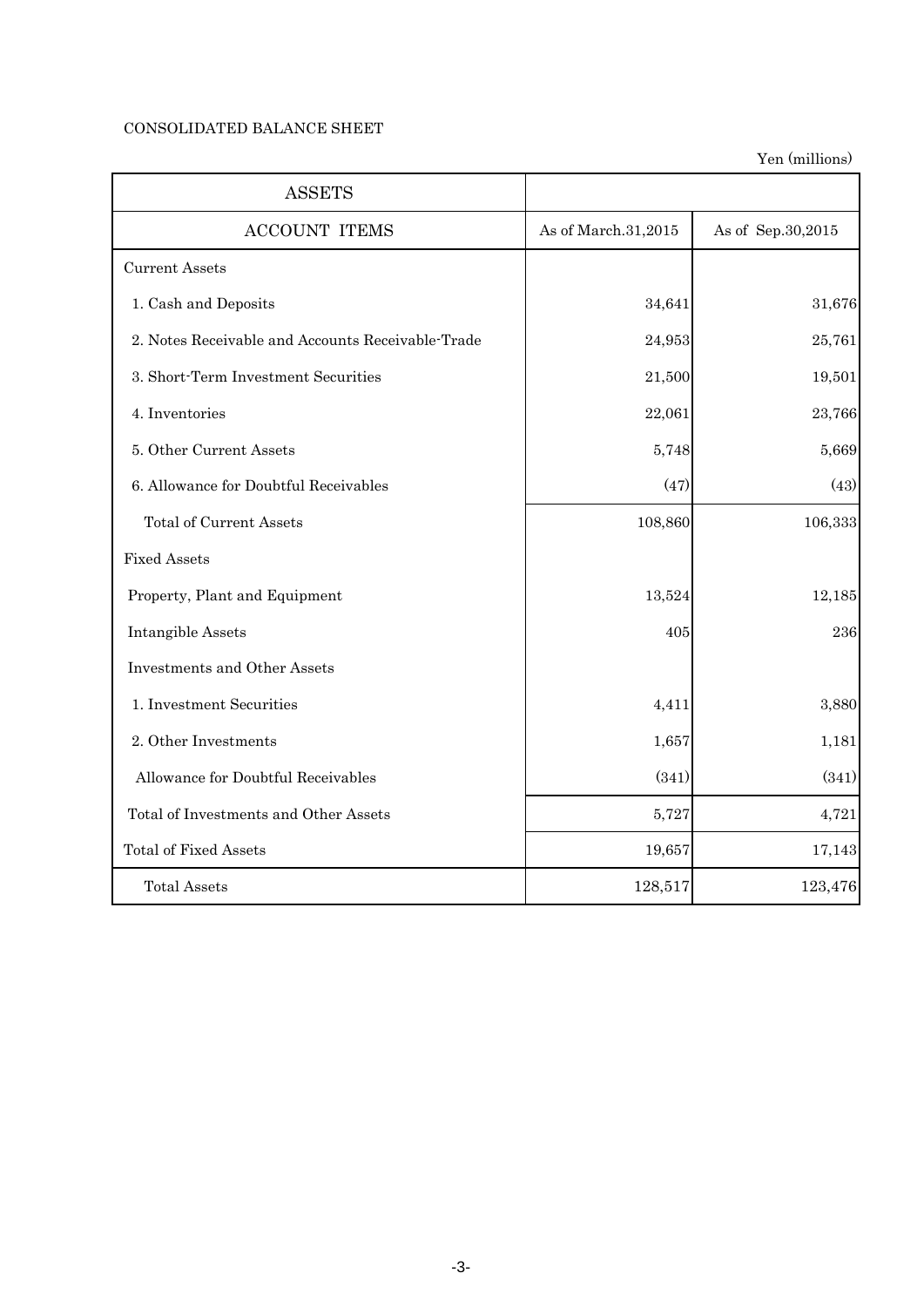Yen (millions)

| <b>LIABILITIES</b>                                    |                     | ren <i>(mimions)</i> |
|-------------------------------------------------------|---------------------|----------------------|
| <b>ACCOUNT ITEMS</b>                                  | As of March.31,2015 | As of Sep.30,2015    |
| Current Liabilities                                   |                     |                      |
| 1. Notes Payable and Accounts Payable Trade           | 18,662              | 20,638               |
| 2. Short-term Debt                                    | 8,275               | 8,618                |
| 3. Income Tax Payable                                 | 1,552               | 612                  |
| 4. Other Current Liabilities                          | 3,732               | 3,621                |
| Total of Current Liabilities                          | 32,222              | 33,490               |
| Long-term Liabilities                                 |                     |                      |
| 1. Retirement Allowance                               | 5,438               | 5,493                |
| 2. Other Long-term Liabilities                        | 937                 | 1,852                |
| Total of Long-term Liabilities                        | 6,376               | 7,345                |
| <b>Total Liabilities</b>                              | 38,598              | 40,836               |
| <b>SHAREHOLDERS' EQUITY</b>                           |                     |                      |
| Owner's Equity                                        |                     |                      |
| 1. Common Stock                                       | 13,660              | 13,660               |
| 2. Additional Paid-in Capital                         | 19,596              | 19,596               |
| 3. Retained Earnings                                  | 62,659              | 57,631               |
| 4. Treasury Stock                                     | (5,998)             | (7,598)              |
| Total of Owner's Equity                               | 89,917              | 83,289               |
| Accumulated Other Comprehensive Income                |                     |                      |
| 1. Unrealized Gains on other Securities               | 1,718               | 1,350                |
| 2. Foreign Currency Translation Adjustments           | (1,787)             | (2,078)              |
| 3. Remeasurements of Defined Benefit Plans            | 70                  | 79                   |
| Total of Accumulated Other Comprehensive Income(Loss) | 0                   | (649)                |
| Total Shareholders' Equity                            | 89,918              | 82,640               |
| Total Liabilities and Shareholders' Equity            | 128,517             | 123,476              |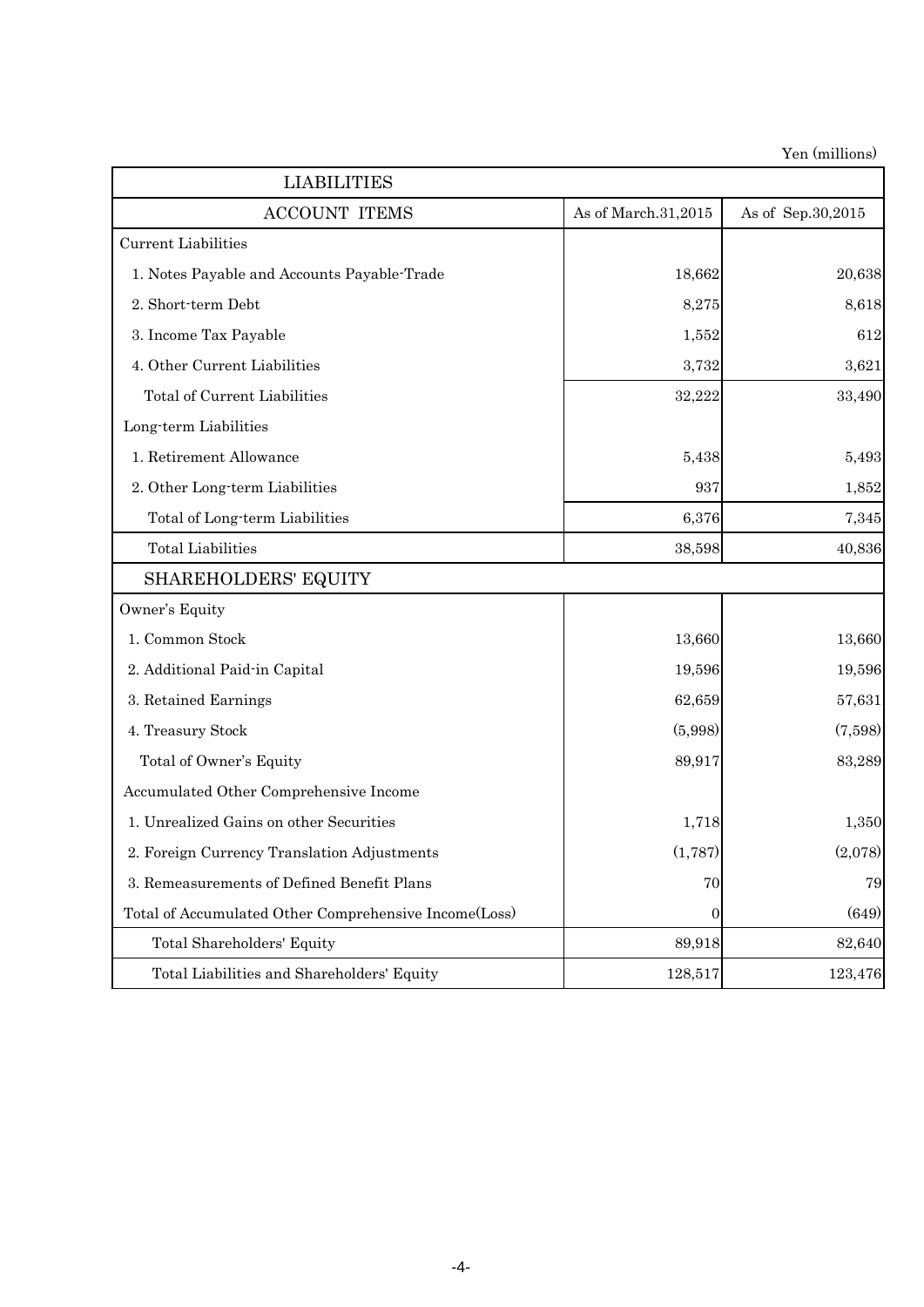### CONSOLIDATED STATEMENT OF INCOME

Yen (millions)

| <b>ACCOUNT ITEMS</b>                                    | Six months ended<br>Sep. 30,2014 | Six months ended<br>Sep. 30,2015 |
|---------------------------------------------------------|----------------------------------|----------------------------------|
| Net Sales                                               | 56,832                           | 77,468                           |
| Cost of Sales                                           | 54,000                           | 73,420                           |
| Gross Profit                                            | 2,831                            | 4,048                            |
| Selling, General and Administrative Expenses            | 5,594                            | 5,470                            |
| Operating Income(Loss)                                  | (2,762)                          | (1, 422)                         |
| Non-Operating Income                                    | 1,511                            | 140                              |
| 1. Interest Income                                      | 29                               | 26                               |
| 2. Dividends Received                                   | 28                               | $35\,$                           |
| 3. Exchange Gain                                        | 1,327                            |                                  |
| 4. Other                                                | 126                              | 79                               |
| Non-Operating Expenses                                  | (61)                             | (138)                            |
| 1. Interest Expenses                                    | (53)                             | (70)                             |
| 2. Exchange Loss                                        |                                  | (60)                             |
| 3. Other                                                | (7)                              | (8)                              |
| Ordinary Income(Loss)                                   | (1,312)                          | (1, 419)                         |
| Extraordinary Income                                    | 49                               | $\,29$                           |
| 1. Gains on Sales of Fixed Assets                       | 13                               | 29                               |
| 2. Gains on Sales of Investment Securities              | 36                               |                                  |
| Extraordinary Loss                                      | (10)                             | (1,299)                          |
| 1. Loss on Disposal and sales of Fixed Assets           | (9)                              | (1)                              |
| 2. Impairment Losses on Fixed Assets                    |                                  | (1,297)                          |
| 3. Other                                                | (0)                              | (0)                              |
| Income (Loss) before Income Taxes                       | (1,273)                          | (2,690)                          |
| <b>Income Taxes</b>                                     | 164                              | 2,020                            |
| 1. Current Income Taxes                                 | 189                              | 244                              |
| 2. Deferred Income Taxes                                | (24)                             | 1,776                            |
| Net Income(Loss)                                        | (1, 437)                         | (4, 711)                         |
| Profit (loss) attributable to non-controlling interests |                                  |                                  |
| Profit (loss) attributable to owners of parent          | (1, 437)                         | (4, 711)                         |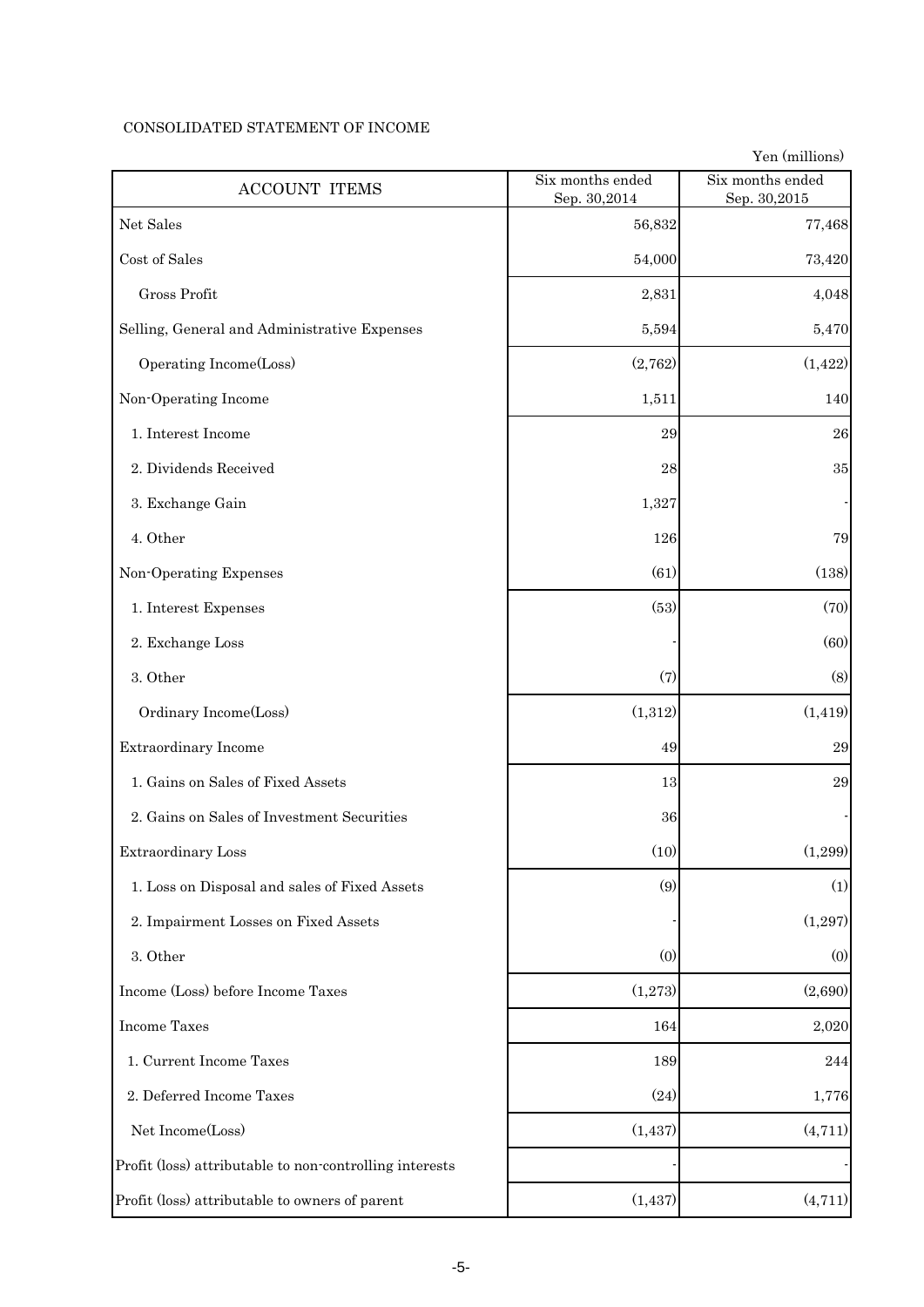|  |  | CONSOLIDATED STATEMENT OF COMPREHENSIVE INCOME |  |
|--|--|------------------------------------------------|--|
|--|--|------------------------------------------------|--|

|                                                                   |                                  | Yen (millions)                   |
|-------------------------------------------------------------------|----------------------------------|----------------------------------|
| <b>ACCOUNT ITEMS</b>                                              | Six months ended<br>Sep. 30,2014 | Six months ended<br>Sep. 30,2015 |
| Net Income(Loss)                                                  | (1, 437)                         | (4,711)                          |
| Other Comprehensive Income                                        |                                  |                                  |
| Net unrealized Holding Gains (Loss) on Securities                 | 105                              | (367)                            |
| Foreign Currency Translation Adjustments                          | (198)                            | (291)                            |
| Remeasurements of Defined Benefit Plans                           | 15                               | 8                                |
| Total Other Comprehensive Income                                  | (76)                             | (650)                            |
| Comprehensive Income                                              | (1,514)                          | (5,361)                          |
| Comprehensive Income attributable to                              |                                  |                                  |
| Comprehensive income attributable to<br>owners of parent          | (1,514)                          | (5,361)                          |
| Comprehensive income attributable to<br>non-controlling interests |                                  |                                  |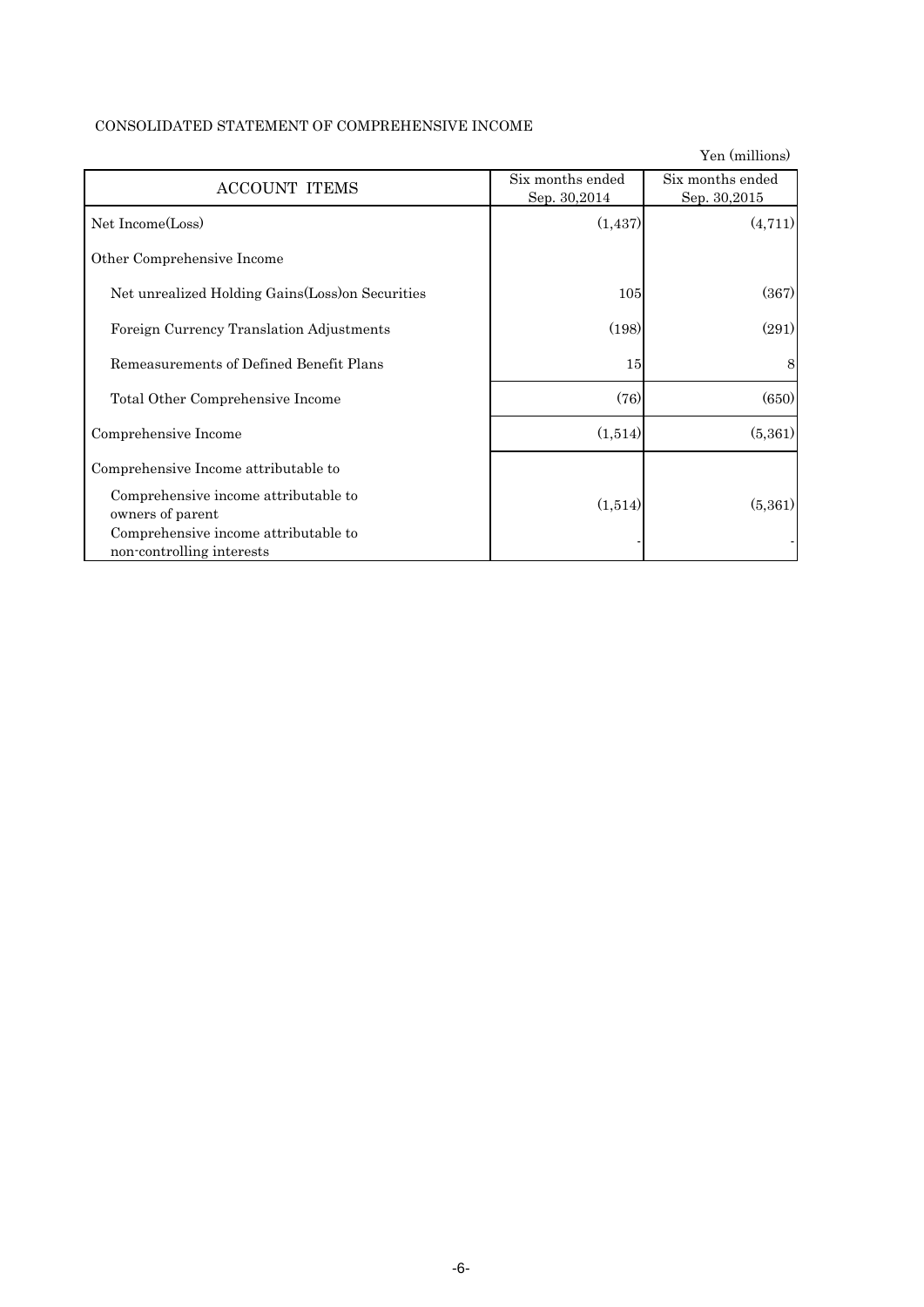## CONSOLIDATED STATEMENTS OF CASH FLOWS Yen (millions)

| <b>ACCOUNT ITEMS</b>                                                   | Six months ended<br>Sep. 30,2014 | Six months ended<br>Sep. 30,2015 |
|------------------------------------------------------------------------|----------------------------------|----------------------------------|
| <b>Operating Activities</b>                                            |                                  |                                  |
| 1. Profit(loss) before income taxes                                    | (1,273)                          | (2,690)                          |
| 2. Depreciation                                                        | 948                              | 1,299                            |
| 3. Impairment losses on fixed assets                                   |                                  | 1,297                            |
| 4. Decrease(-increase) in notes and accounts receivables -trade        | (1, 919)                         | (1,518)                          |
| 5. Decrease(-increase) in inventories                                  | (6,700)                          | (1,785)                          |
| 6. Decrease(-increase) in accounts receivables from<br>sub-contractors | 392                              | 57                               |
| 7. Increase (-decrease) in notes and accounts<br>payable-trade         | 13,721                           | 2,601                            |
| 8. Other-net                                                           | (1, 354)                         | (685)                            |
| Sub-total                                                              | 3,814                            | (1, 422)                         |
| 9. Interest and dividends - received                                   | 52                               | 61                               |
| $10.$ Interest – paid                                                  | (54)                             | (69)                             |
| 11. Income taxes-paid                                                  | (810)                            | (1,293)                          |
| 12. Income taxes-refunded                                              | 175                              | $37\,$                           |
| Net cash provided by operating activities                              | 3,177                            | (2,686)                          |
| <b>Investing Activities</b>                                            |                                  |                                  |
| 1. Decrease(-increase) from deposits                                   | 108                              | 54                               |
| 2. Capital expenditures                                                | (1,751)                          | (889)                            |
| 3. Other-net                                                           | (3)                              | 144                              |
| Net cash used in investing activities                                  | (1,646)                          | (690)                            |
| <b>Financing Activities</b>                                            |                                  |                                  |
| 1. Increase (-decrease) in short-term debt                             | (274)                            | 410                              |
| 2. Purchases of treasury stock                                         | (0)                              | (1,600)                          |
| 3. Dividends paid                                                      | (330)                            | (316)                            |
| Net cash used in financing activities                                  | (605)                            | (1,506)                          |
| Effect of Exchange Rate Changes on Cash and Cash Equivalents           | 30                               | (7)                              |
| Net Increase (-Decrease) in Cash and Cash Equivalents                  | 955                              | (4,890)                          |
| Cash and Cash Equivalents at Beginning of Period                       | 54,259                           | 55,744                           |
| Cash and Cash Equivalents at End of Period                             | 55,214                           | 50,854                           |